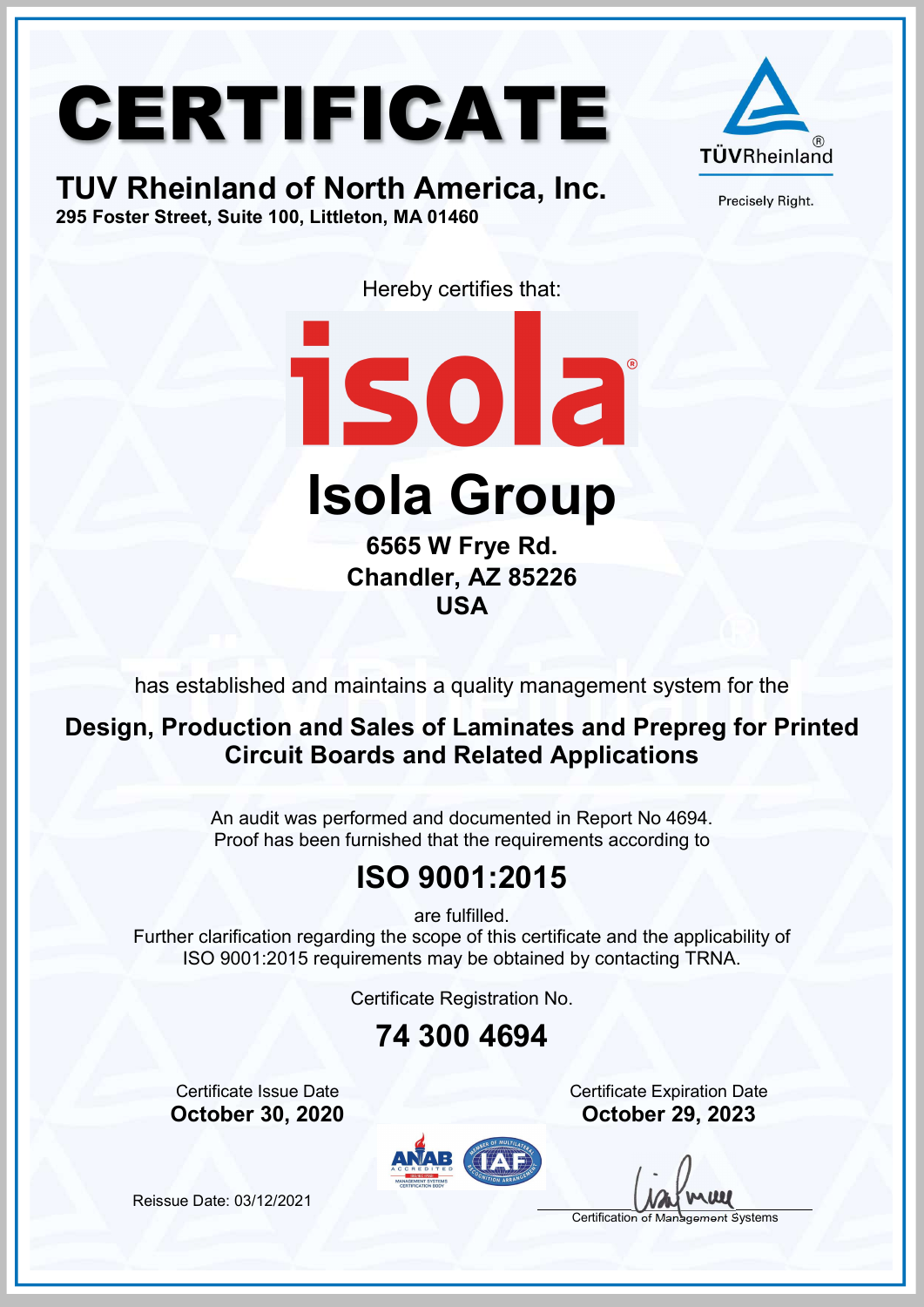# CERTIFICATE A



Precisely Right.

### TUV Rheinland of North America, Inc.

295 Foster Street, Suite 100, Littleton, MA 01460

This appendix lists the sites certified under Certificate Number

74 300 4694, valid until October 29, 2023

for

## Isola Group

| <b>CERTIFICATE</b><br>NO.<br>74 300 4694/ | <b>SITE ADDRESS</b>                                                                  | <b>ACTIVITIES RELATING TO:</b>                                                                                    |
|-------------------------------------------|--------------------------------------------------------------------------------------|-------------------------------------------------------------------------------------------------------------------|
| HQ                                        | <b>Isola Group (HQ)</b><br>6565 W Frye Rd.<br>Chandler AZ 85226<br><b>USA</b>        | <b>Corporate Quality, Leadership,</b><br>R&D, Labs, Purchasing, Sales,<br>and Customer Service                    |
| 00                                        | <b>Isola USA Corp.</b><br>6565 W Frye Rd.<br>Chandler, AZ 85226<br><b>USA</b>        | <b>Production of laminates and</b><br>prepreg for printed circuit<br>boards and related applications              |
| 01                                        | <b>Isola USA Corp.</b><br>100 Tillessen Boulevard<br>Ridgeway SC 29130<br><b>USA</b> | <b>Production and sales of</b><br>laminates and prepreg for<br>printed circuit boards and<br>related applications |
| 02                                        | <b>Isola GmbH</b><br><b>Isolastr. 2 52353</b><br><b>Duren</b><br>Germany             | <b>Production of laminates and</b><br>prepreg for printed circuit<br>boards and related applications              |

This appendix is only valid in conjunction with the referenced certificate.

Reissue Date: 03/12/2021



**uu** 

Certification of Management Systems